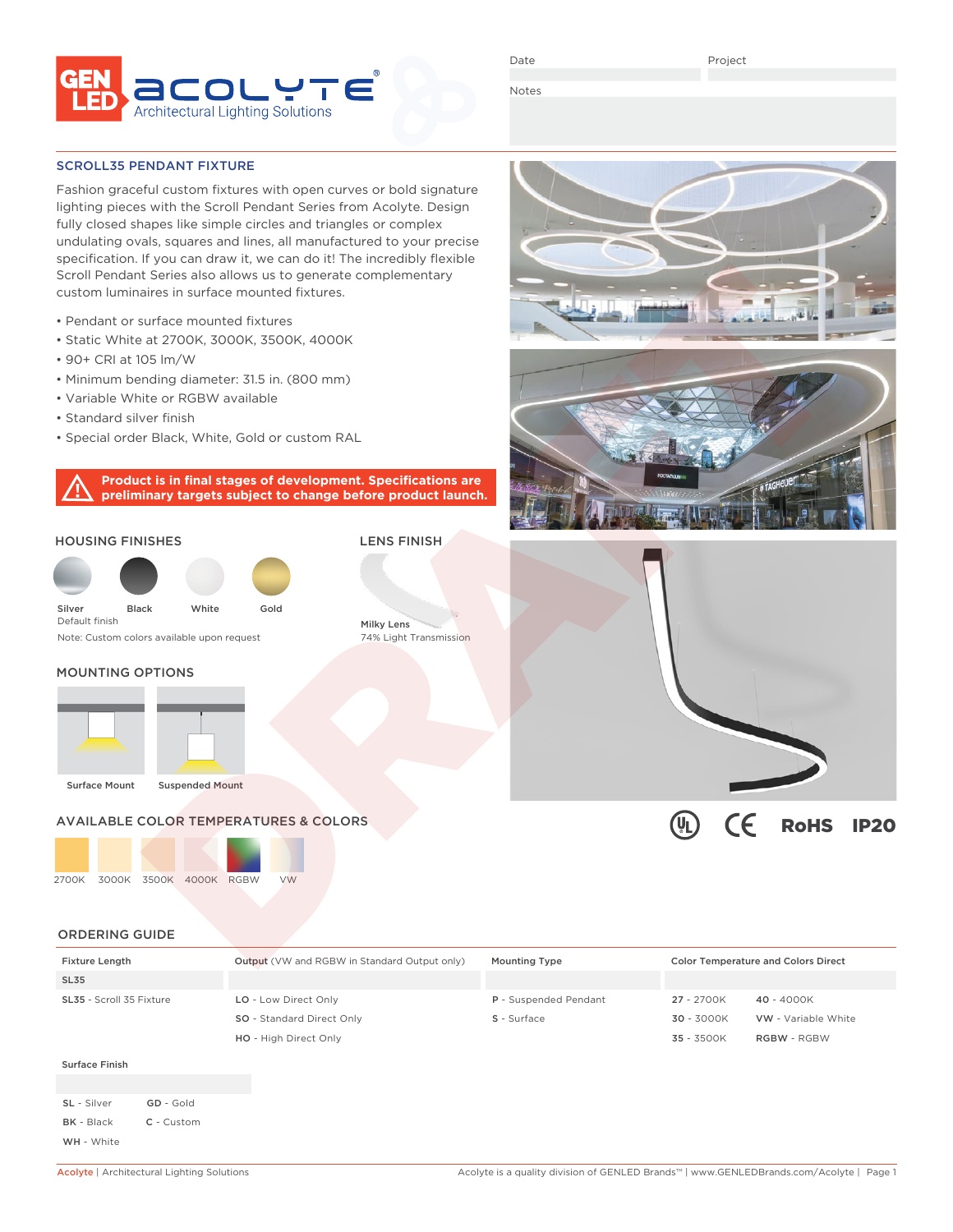

## SPECIFICATIONS

| Beam Angle                     | 110°                                                                 | Minimum Bending Diameter<br>31.5 in.<br>For Surface and Suspended Models<br>$(800 \, \text{mm})$ |  |  |  |
|--------------------------------|----------------------------------------------------------------------|--------------------------------------------------------------------------------------------------|--|--|--|
| Lens Type                      | Milky Lens (PMMA)                                                    |                                                                                                  |  |  |  |
| Length                         | Continuous lengths available. Lens max lengths are 19 ft 8 in. (6 m) | Minimum<br>31.5 in. (800 mm)                                                                     |  |  |  |
| <b>Operating Voltage</b>       | Low-voltage constant current (remote driver with 100-277V AC input)  |                                                                                                  |  |  |  |
| Dimming                        | 0-10V, DALI                                                          |                                                                                                  |  |  |  |
| <b>Available Colors</b>        | 2700K, 3000K, 3500K, 4000K, VW, RGBW                                 |                                                                                                  |  |  |  |
| <b>Efficacy (Static White)</b> | 105 lm/W                                                             |                                                                                                  |  |  |  |
| Lumens (Static White)          | 665-735 lm/ft (2180-2410 lm/m)                                       |                                                                                                  |  |  |  |
| CRI                            | $90+$                                                                |                                                                                                  |  |  |  |
| Certifications                 | UL, CE, RoHS                                                         |                                                                                                  |  |  |  |

### ACCESSORIES

| Coupler        | Suspended Mounting Kit (included accessory) | End Caps (included accessory) |
|----------------|---------------------------------------------|-------------------------------|
| Part #: XXXXXX |                                             |                               |

#### DIMENSIONS



Acolyte does not warrant or represent that the information is free from errors or omission. The information may change without notice and Acolyte is not in any way liable for the<br>accuracy of any information printed and sto